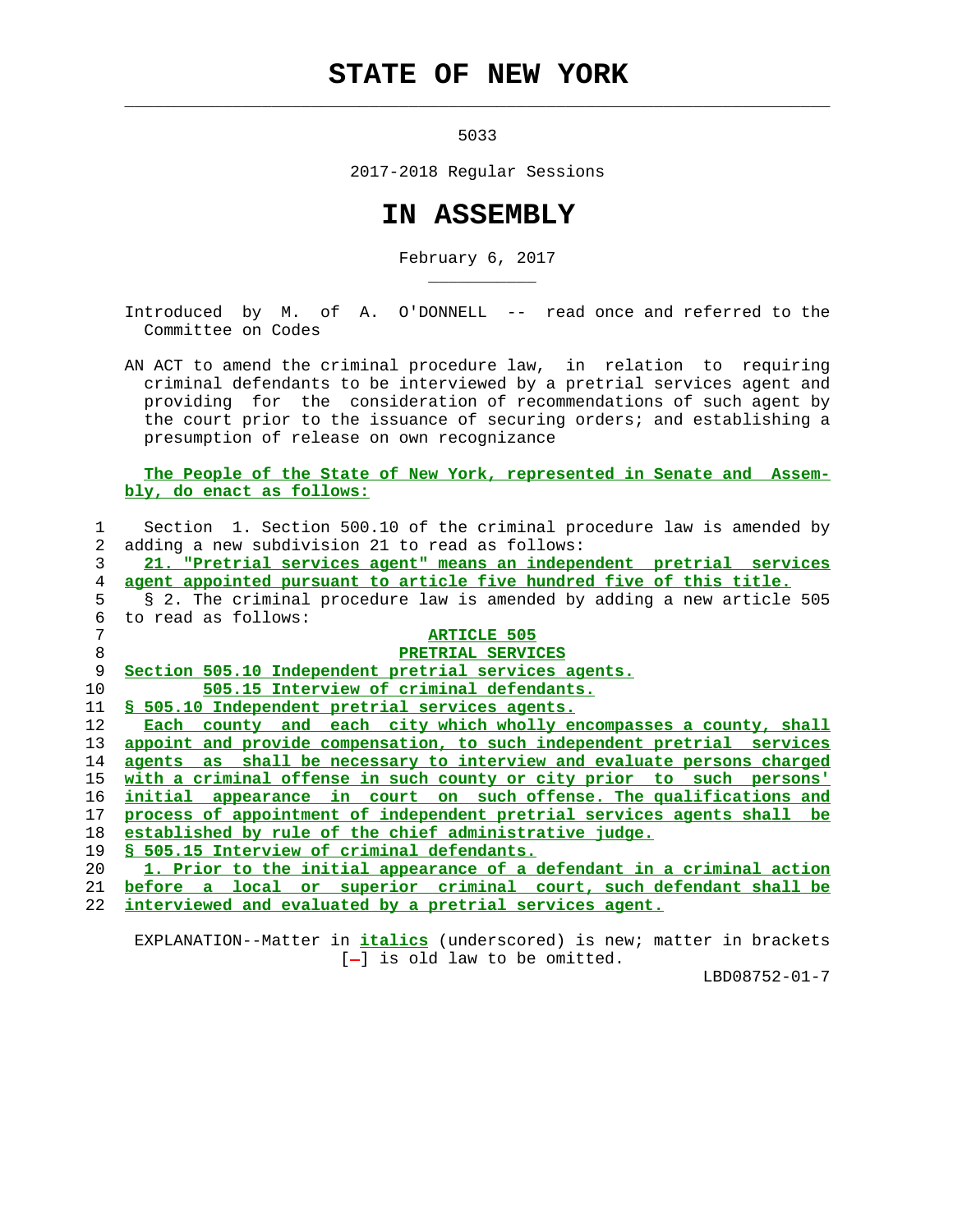A. 5033 2

| 1  | 2. Each pretrial services agent shall personally interview each               |
|----|-------------------------------------------------------------------------------|
| 2  | defendant to whom he or she is assigned. The purpose of such interview        |
| 3  | shall be to identify:                                                         |
| 4  | (a) the criminal charges to be presented against the defendant;               |
| 5  | (b) the defendant's ties to the community;                                    |
| 6  | (c) the defendant's place of residence and the length of residence at         |
| 7  | such place;                                                                   |
| 8  | (d) the defendant's commitments to and contact with his or her friends        |
| 9  | <u>and family;</u>                                                            |
| 10 | (e) the defendant's employment history and sources of income;                 |
| 11 | (f) the defendant's ability to verify any information he or she               |
| 12 | provides to the agent;                                                        |
| 13 | (g) the defendant's past history of appearing and failing to appear at        |
| 14 | proceedings as required by a court;                                           |
| 15 | (h) the defendant's character, reputation, habits and mental condi-           |
| 16 | tion;                                                                         |
| 17 | (i) any pending criminal charges against the defendant; and                   |
| 18 | (j) such other information as the pretrial services agent shall deem          |
| 19 | necessary to evaluate the defendant.                                          |
| 20 | 3. After interviewing a defendant in a criminal action, a pretrial            |
| 21 | services agent shall review the information provided in the interview         |
| 22 | with the defendant pursuant to subdivision two of this section, seek to       |
|    |                                                                               |
| 23 | verify such information and evaluate the suitability of the defendant         |
| 24 | for release on his or her own recognizance.                                   |
| 25 | 4. After interviewing and evaluating a defendant in a criminal action,        |
| 26 | the pretrial services agent shall submit a recommendation to the appro-       |
| 27 | priate criminal court for the terms of the securing order for such            |
| 28 | defendant. Each such agent shall recommend that the defendant be:             |
| 29 | (a) released on his or her own recognizance;                                  |
|    |                                                                               |
| 30 | (b) released subject to non-monetary conditions, which are the least          |
| 31 | restrictive to ensure the defendants' future court attendance; or             |
| 32 | (c) committed to the custody of the sheriff.                                  |
| 33 | 5. All information collected and evaluations derived pursuant to this         |
| 34 | article, except the recommendation provided to the court pursuant to          |
| 35 | subdivision four of this section, shall be confidential and shall not be      |
| 36 | disclosed by the pretrial services agent or any of his or her employees.      |
| 37 | § 3. Section 510.10 of the criminal procedure law, as amended by chap-        |
| 38 | ter 459 of the laws of 1984, is amended to read as follows:                   |
| 39 | § 510.10 Securing order; when required.                                       |
| 40 | When a principal, whose future court attendance at a criminal action          |
| 41 | or proceeding is or may be required, initially comes under the control        |
| 42 | of a court, such court must, after submission and its review of the           |
| 43 | recommendations of the pretrial services agent, by a securing order,          |
| 44 | either release him or her on his or her own recognizance, [fix bail]          |
| 45 | release him or her subject to such conditions as shall be established by      |
| 46 | commit him or her to the custody of the sheriff.<br>the court<br>or<br>When a |
| 47 | securing order is revoked or otherwise terminated in the course<br>оf<br>an   |
| 48 | uncompleted action or proceeding but the principal's future court             |
| 49 | attendance still is or may be required and he or she is still under<br>the    |
| 50 | control of a court, a new securing order must be issued. When the court       |
| 51 | otherwise terminates a securing order which committed the<br>revokes or       |
| 52 | principal to the custody of the sheriff, the court shall give written         |
| 53 | notification to the sheriff of such revocation or termination of the          |
| 54 | securing order.                                                               |
| 55 | § 4. The criminal procedure law is amended by adding a new<br>section         |

56 530.05 to read as follows: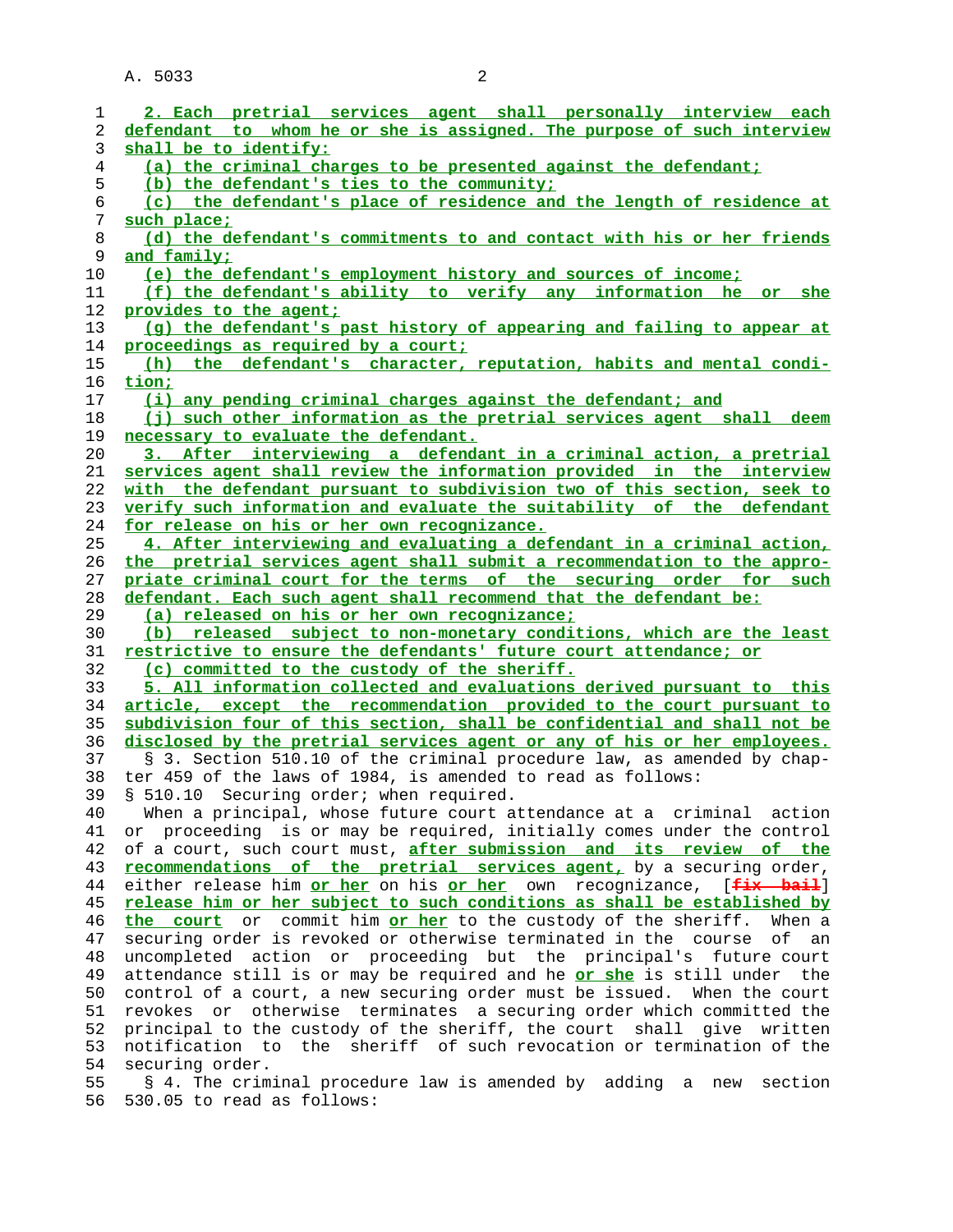A. 5033 3

| 1  | § 530.05 Securing orders; in general.                                    |
|----|--------------------------------------------------------------------------|
| 2  | 1. Notwithstanding any provision of this title to the contrary, a        |
| 3  | court may only secure attendance at future proceedings of a defendant in |
| 4  | <u>a criminal proceeding by:</u>                                         |
| 5  | (a) releasing the defendant on his or her own recognizance;              |
| 6  | (b) releasing the defendant subject to conditions established by the     |
| 7  | court. Such conditions may include, but shall not be limited to:         |
| 8  | (i) requiring the defendant to continue to reside at his or her          |
| 9  | current residence, and, if he or she is required to move, provide the    |
| 10 | court with his or her new address;                                       |
| 11 | (ii) requiring the defendant to maintain attendance at an education      |
| 12 | institution, if he or she is currently attending such institution;       |
| 13 | (iii) requiring the defendant to maintain attendance at his or<br>her    |
| 14 | place of employment, if employed;                                        |
| 15 | (iv) requiring the defendant to comply with all orders of protection     |
| 16 | and temporary orders of protection issued against him or her;            |
| 17 | (v) prohibiting the defendant from traveling, including the surrender    |
| 18 | of his or her passport, when such prohibition will not affect the        |
| 19 | defendant's ability to remain employed;                                  |
| 20 | (vi) requiring the defendant to comply with a curfew which does not      |
| 21 | impair such defendant's employment or family responsibilities;           |
| 22 | (vii) requiring the defendant to stay away from such location or         |
| 23 | locations as the court shall designate;                                  |
| 24 | (viii) requiring the defendant to periodically appear at or to tele-     |
| 25 | phonically contract a law enforcement agency to verify his or her pres-  |
| 26 | ence in the community. In ordering such condition the court shall        |
| 27 | consider whether the defendant owns a telephone or wireless communi-     |
| 28 | cations device, and shall ensure that such condition does not unduly     |
| 29 | place a burden on the defendant's employment, education and family       |
| 30 | responsibilities; and                                                    |
| 31 | (ix) establishing such conditions as the court shall deem to be neces-   |
| 32 | sary; or                                                                 |
| 33 | (c) committing the defendant to the custody of the sheriff.              |
| 34 | 2. Every court in the issuance of a securing order shall grant a pref-   |
| 35 | erence to release on his or her own recognizance when the most<br>severe |
| 36 | charge against the defendant is a violation or a misdemeanor.            |
| 37 | 3. Notwithstanding any provision of law to the contrary, the attend-     |
| 38 | ance of a defendant shall not be secured by means of bail. Furthermore,  |
| 39 | every court, in the issuance of a securing order, shall utilize the      |
| 40 | least restrictive means necessary to secure the defendant's attendance   |
| 41 | at future proceedings, including the least restrictive conditions when   |
| 42 | release subject to conditions is permitted.                              |
| 43 | 4. In every case in which a court issues a securing order either         |
| 44 | releasing the defendant on his or her own recognizance or releasing the  |
| 45 | defendant subject to conditions, the court shall cause the defendant to  |
| 46 | be notified of each subsequent court proceeding at which such defend-    |
| 47 | ant's attendance is required, not more than fourteen days nor less than  |
| 48 | five days before each such proceeding. Notice to the defendant shall be  |
| 49 | provided by means of a postcard mailed first class mail, or, if the      |
| 50 | defendant has provided the court with a telephone number, by a telephone |

**call or text message, or has provided an electronic mail address, by an electronic mail message. Each notice provided pursuant to this subdivi-**

**sion shall include the time, date and location of the required court**

**appearance, and the potential penalties for the failure of the defendant to appear.**